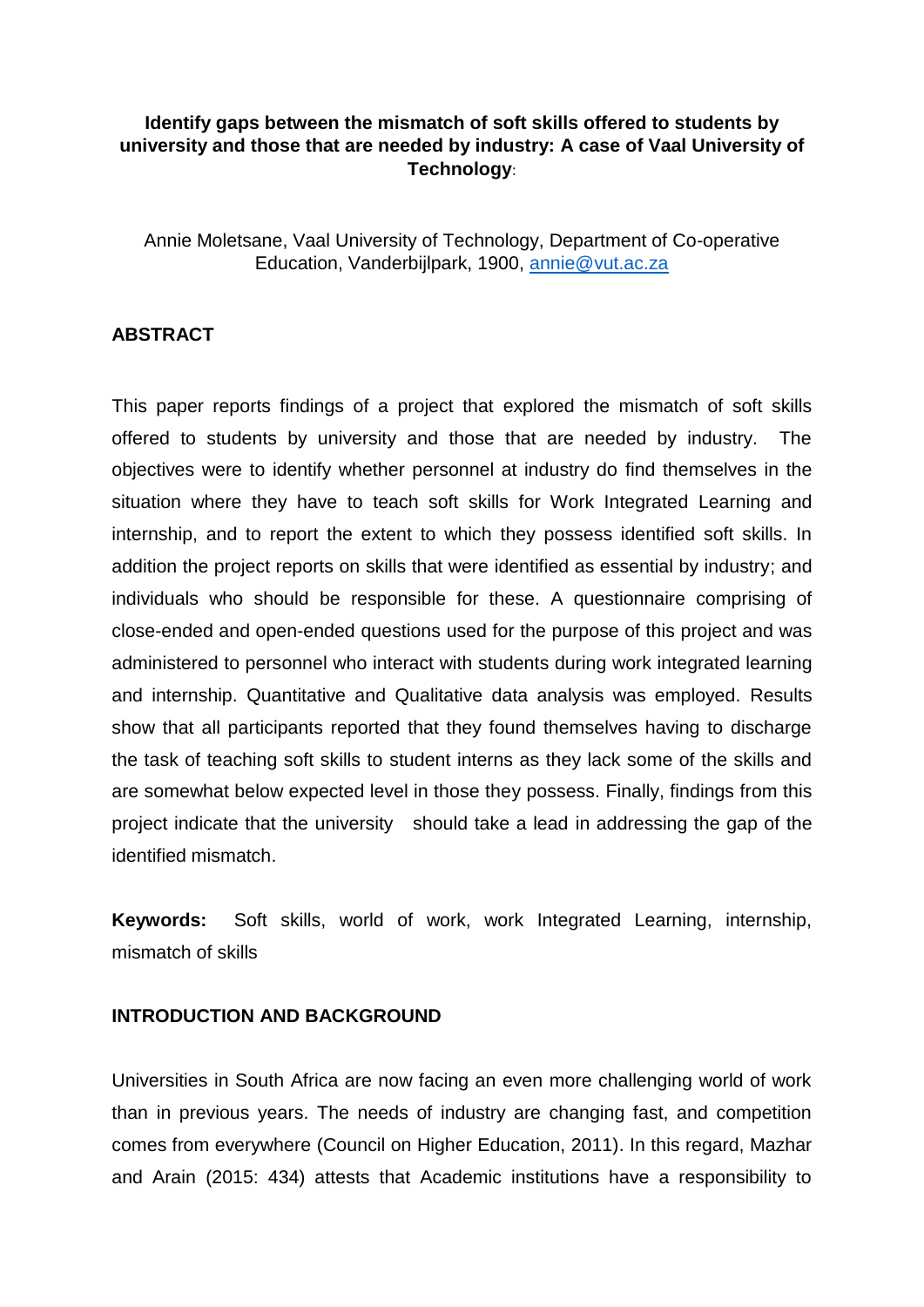address this emerging need of the industry to support national economy. . According to the National Skills Development III (2011-2016), South Africa is challenged by low productivity in the workplace, slow transformation of labour market and the lack of mobility of the workforce. On the other hand South Africa is challenged. Basic skills can be sharpened through classroom and work experience. This should be done by promoting Universities systems by identifying and developing the competencies that are believed to be needed by industry. This should be the case because the requirement of skills and competencies in the global organisation is forever changing. Keeping abreast of the situation, learning institutions are becoming learning organisations with a view to update the skills and competencies of their graduates. This is also the process of professionally oriented manpower readiness for future organisations (Somalingam & Santhakumari, 2013:37).

In the Vaal University of Technology, most programmes or disciplines particularly, in the faculty of Engineering and Technology, require students to do 12 months' work integrated learning (WIL) in industry (VUT Graduate Development Handbook, 2014). At the time of work integrated learning, students must be well prepared by the university to use knowledge they gained at university, but also apply skills necessary for their programmes. The acquisition of skills and competencies of students involves many factors such as local availability of education opportunities, graduates attributes, ability of the resources personnel/institution and industry perceived attributes. Griesel (2002) posit that industry desire clusters of knowledge, skills and competencies that graduates lack. Generic skills development has been a key focus in curriculum changes and renewal and has been promoted by stakeholder view that suggests an expectation gap exists between the employers and the students and what is being delivered by institution of higher learning programmes (Kavanagh & Drennan, 2008).

During the training of the students, most of industry partners often complain about the skills that students lack, particularly the soft skills. Soft skills are now key to making businesses more profitable and enhancing the work environment (Pop, 2009:20). This reality is one of the reasons why companies are not just assessing their current staff and future recruits on their business and technical skills but also on their soft skills (Clymer, Roberts and Strawn, 2001).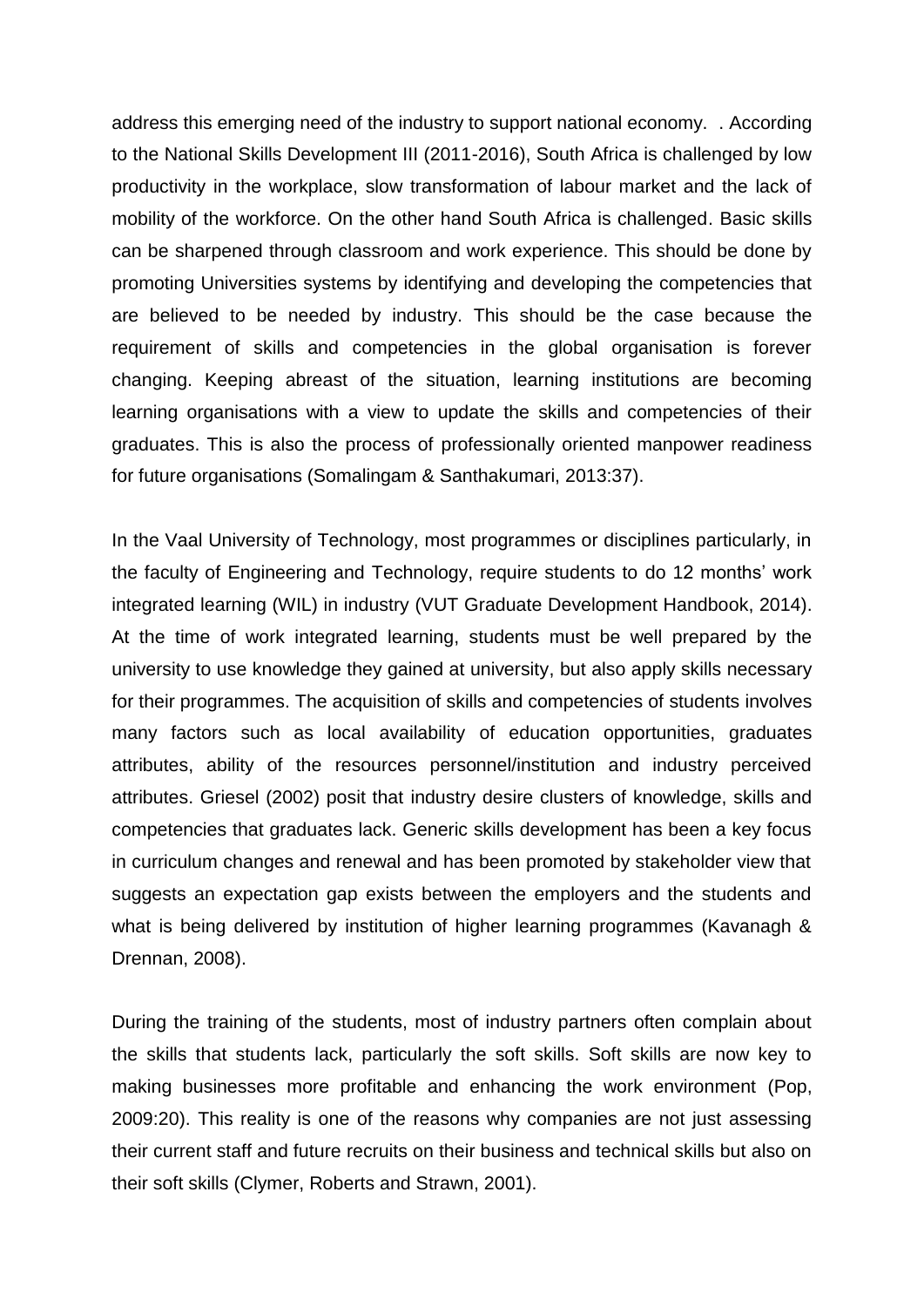## **PROBLEM STATEMENT**

The interface of education and work has long been seen to be problematic (Ori, 2013: VI). While Blom (2013: viii) confirms that work experience hugely enriches the learning experience and reduces the mismatch of educational outcomes and workplace requirements, Ori, (2013: VI), on the contrary, argues that higher education institutions are keen to ensure that their graduates are valuable assets to their prospective workplace. However, the refrain for many years has been that there is a mismatch between the outputs of institutions and the expectations of workplaces (Ori, 2013:VI).

Similarly, Scottish Higher Education Funding Council (2003:20) supports the above statement by stating that generally the supply from higher education does not meet the industry demand. Consequently, McClelland (1996) also concur with the above statements by alluding that industry prefers students who can contribute from day one and possess soft skill that will enable them to cope in the day-to-day working environment. Very little is known about the mismatch of soft skills between university and industry. Undertaking this project will provide platform for closing the gap that has been identified.

# **AIM OF THE STUDY**

In the light of the above, this study aims to identify gaps between the mismatch of skills offered to students by the university and skills that are needed by industry. At the end, to disseminate findings to management so that they can address the gap that have been identified.

Based on the problems identified above, the objectives of the study were to:

- To establish the extent of soft skill preparedness students bring to industry.
- To find out which skills the employment consider to be essential for work integrated learning and internship.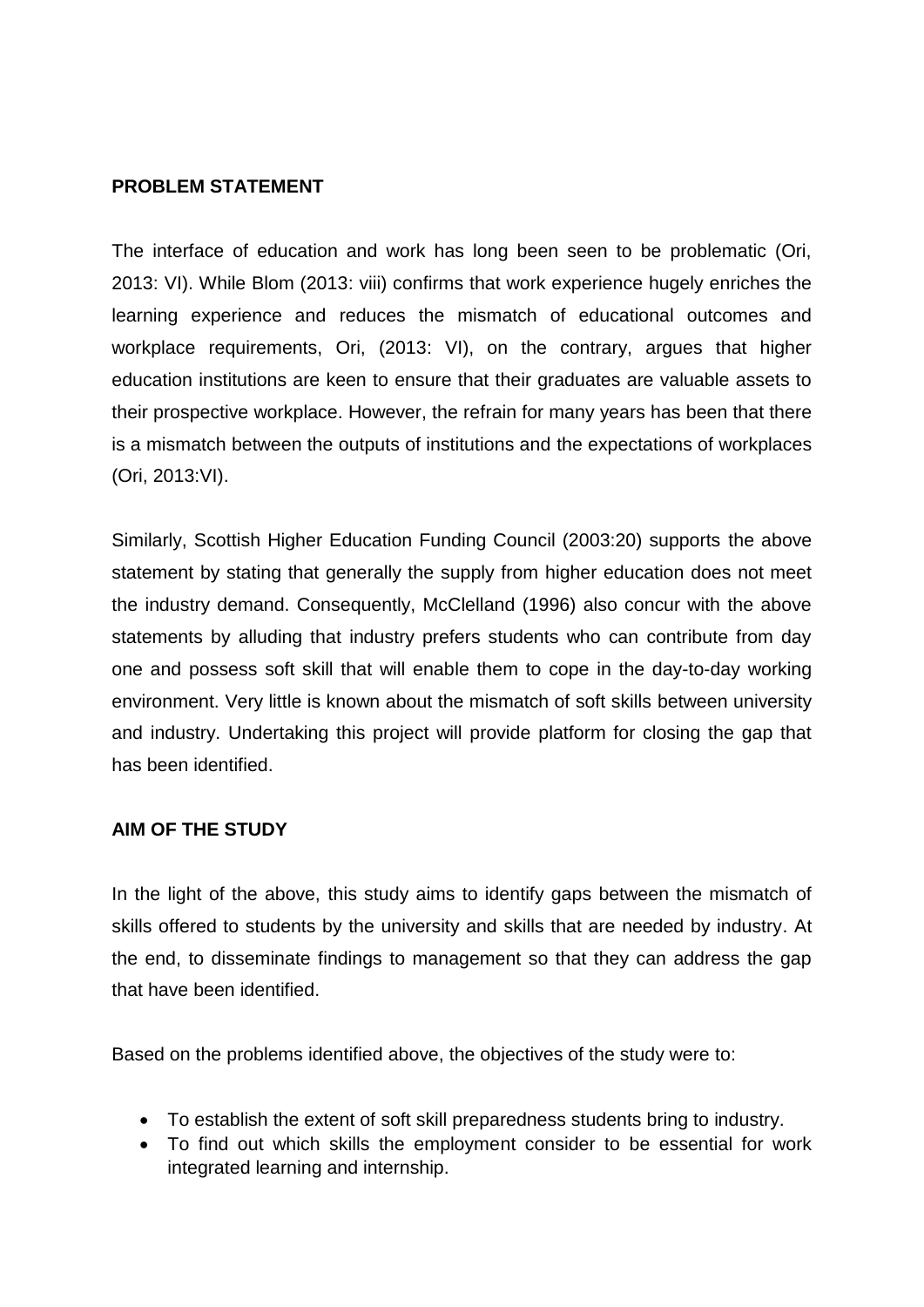To find out who should be responsible for the provision of soft skills to students.

# **LITERATURE REVIEW**

A literature review of secondary data sources was undertaken to achieve the theoretical objectives of the study. According to Holt (1997) a literature review allows students to understand peripheral issues and measure the extent to which other research and current understandings have been incorporated. For the purpose of this study, specific emphasis was placed on literature pertaining to the skills gap and Work Integrated Learning.

The South African labour market moves away from labour intensive to capital intensive operations that require highly skilled human resources (Coetzee, Botha, Kiley and Truman, 2007:4). Griesel (2002) posit that employer desire clusters of knowledge, skills and competencies that graduates lack. Generic skills development has been a key focus in curriculum changes and renewal and has been promoted by stakeholder view that suggests an expectation gap exists between the employers and the students and what is being delivered by institution of higher learning programmes (Kavanagh & Drennan, 2008).

The National Skills Development Strategy (NSDS) III (2011-2016:4) essentially responds to eight pressing challenges that impact on the ability of our economy to expand and provide increased employment opportunities, and are as follows:

- The inadequate skills levels an poor work-readiness of many young people leaving formal secondary and tertiary education and entering the labour market for the first time, and the many who enter the world-of-work without a formal qualification.
- The longer-term unemployment who lack basic numeracy and literacy, and do not possess entry-level skills, and do not have the work experience needed to enable them to seek and obtain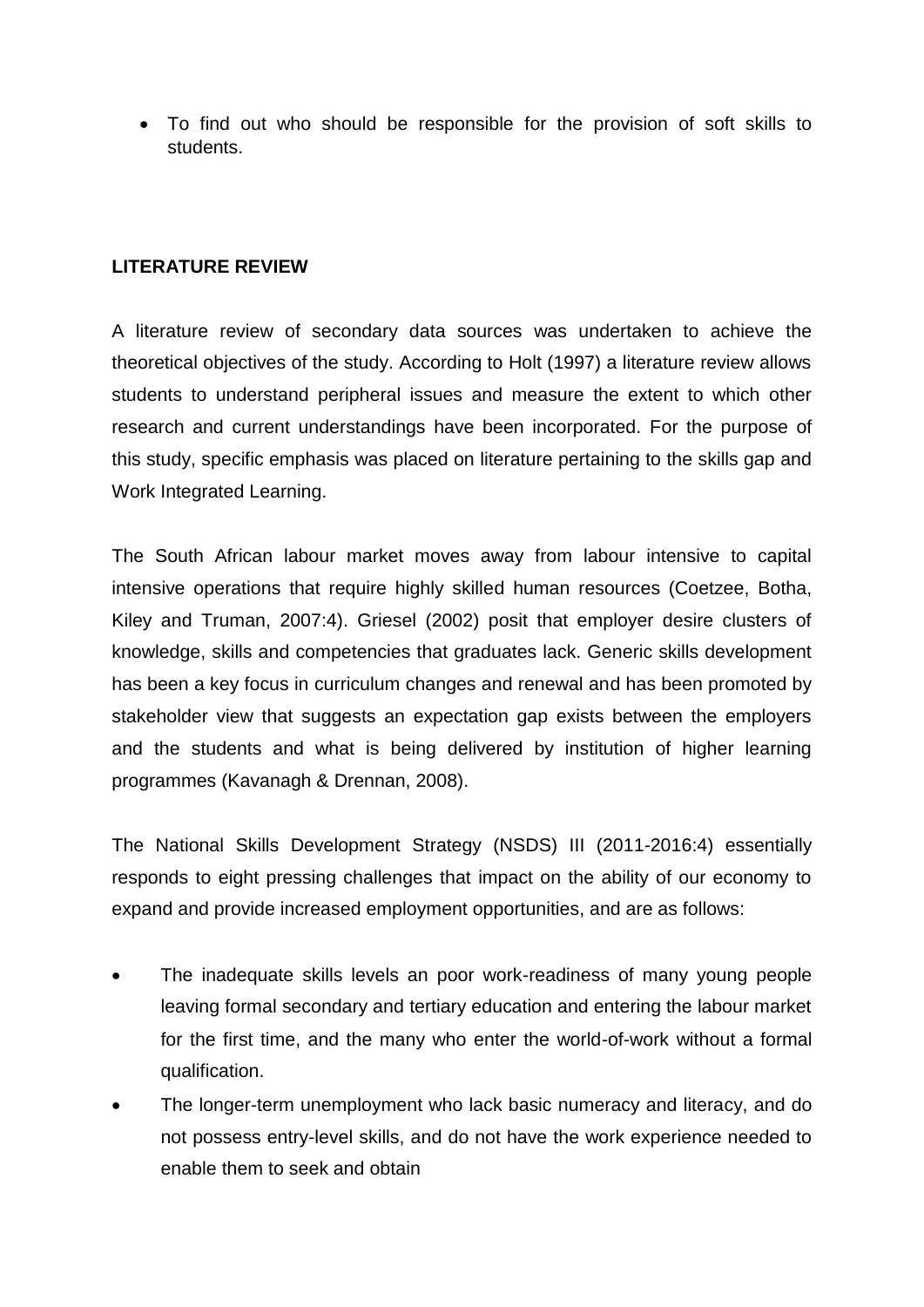- The continuing skills shortages in the artisan, technical and professional fields. That are fundamental to the development and growth of our economy.
- The over-emphasis on NQF level 1-3 learnerships, with insufficient progression towards more appropriate skills required for growth sectors in a knowledge economy.
- The failure of business in many sectors of the economy to equip their workforce to adapt to change as the economy becomes more knowledge-based.
- Systemic blockages, such as the lack of synergy between the various postschool sub-systems, the lack of role clarity of the various parts of the skills development systems, inefficiency and waste and the silo mentality which prevents the partnerships and alignment needed to improve effectiveness.
- The absence of coherent strategies within economic and industrial sectors, compounded by the lack of systematic skills development to support and sustain growth and development.
- The urban bias of our economic development and therefore the urban bias in our skills development initiatives, resulting in skills for rural development being neglected.

However, the combination of the theoretical aspects of learning (academic learning) and the application to work situations (WIL) according to Engelbrecht (2003:5) is an integrated learning mechanism that facilitates the identification and utilisation of embedded knowledge.

In South Africa, a key aspect of South Africa's National Development Plan: Vision 2030 (2011) is sustainable development with business, government and civil society playing inter-related roles in order to improve the lives of all South African (Taylor and Govender, 2013:14). The White Paper for Post-School Education and Training (2013) is one of a range of recent skills development and human resource draft legislation that highlights the responsibility of higher and further education and training institutions to ensure that the education and training they deliver meets the needs of the economy.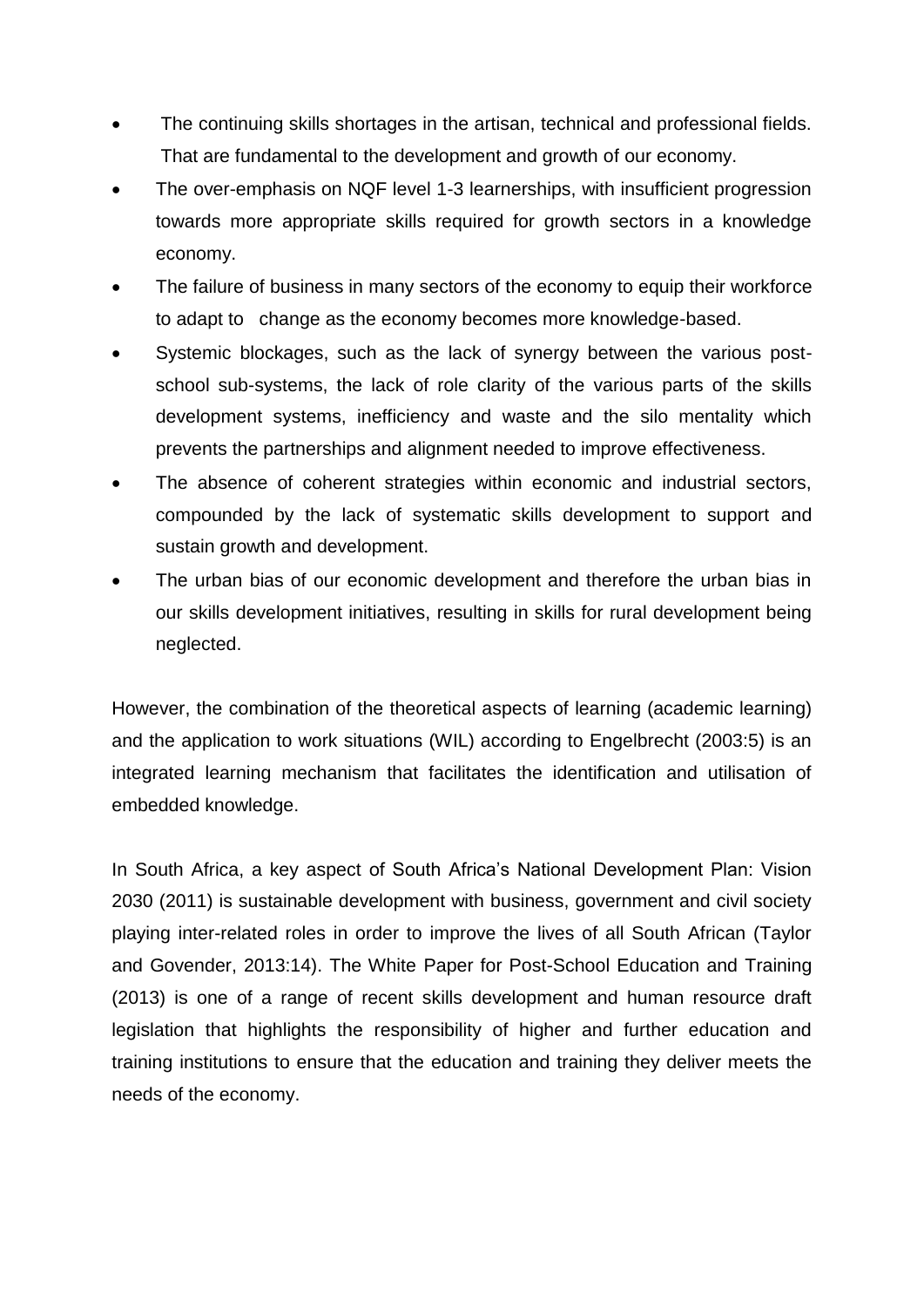Kumar & Jain (2010:3) posit that what makes graduates more likely to gain employment and be successful in their chosen occupations which benefit themselves, the community and the economy is set of achievement skills, understanding and personal attributes. Universities are being placed under increasing pressure to produce employable work ready graduates who are able to cope in a rapidly changing work environment. Emslie (2011) ascertain that universities can embrace work integrated learning (WIL) as an effective educational tool and the truth is that its success depends entirely on the full involvement of employers and ideally also government.

Grebert, Bates, Bell, Patrick and Cragnolini (2004) stated that WIL is a concept that can create the social setting for students to interact with more knowledge and can equip students with generic skills and facilitate their transfer skills into the workplace. Nixon, Smith, Stafford and Camm (2006) concur with the above statements by stating that WIL should be considered by Higher Education Institutions if they are to continue to contribute to the knowledge economy.

Similarly, Cassidy (2004) is of the same opinion that WIL improves a student's selfconfidence and self-concept, improve social skills, increase practical knowledge and skills and enhance employment. However, the basic skills can be sharpened through classroom and work experience by identifying and developing the important competencies that are believed to be needed by employers, WIL programmes have the purpose of preparing students for the real world of work.

#### **Soft Skills**

Soft skills are now key to making businesses more profitable and enhancing the work environment. This reality is one of the reasons why companies are not just assessing their current staff and future recruits on their business and technical skills but also on their soft skills (Clymer, Roberts and Strawn, 2001) and was also highlighted in a recent study by a major South African organisations (Collective Resources, 2008). The above study on skills audit and efficiency showed conclusively that soft skills development is very important in retaining both organisation cohesiveness and productivity.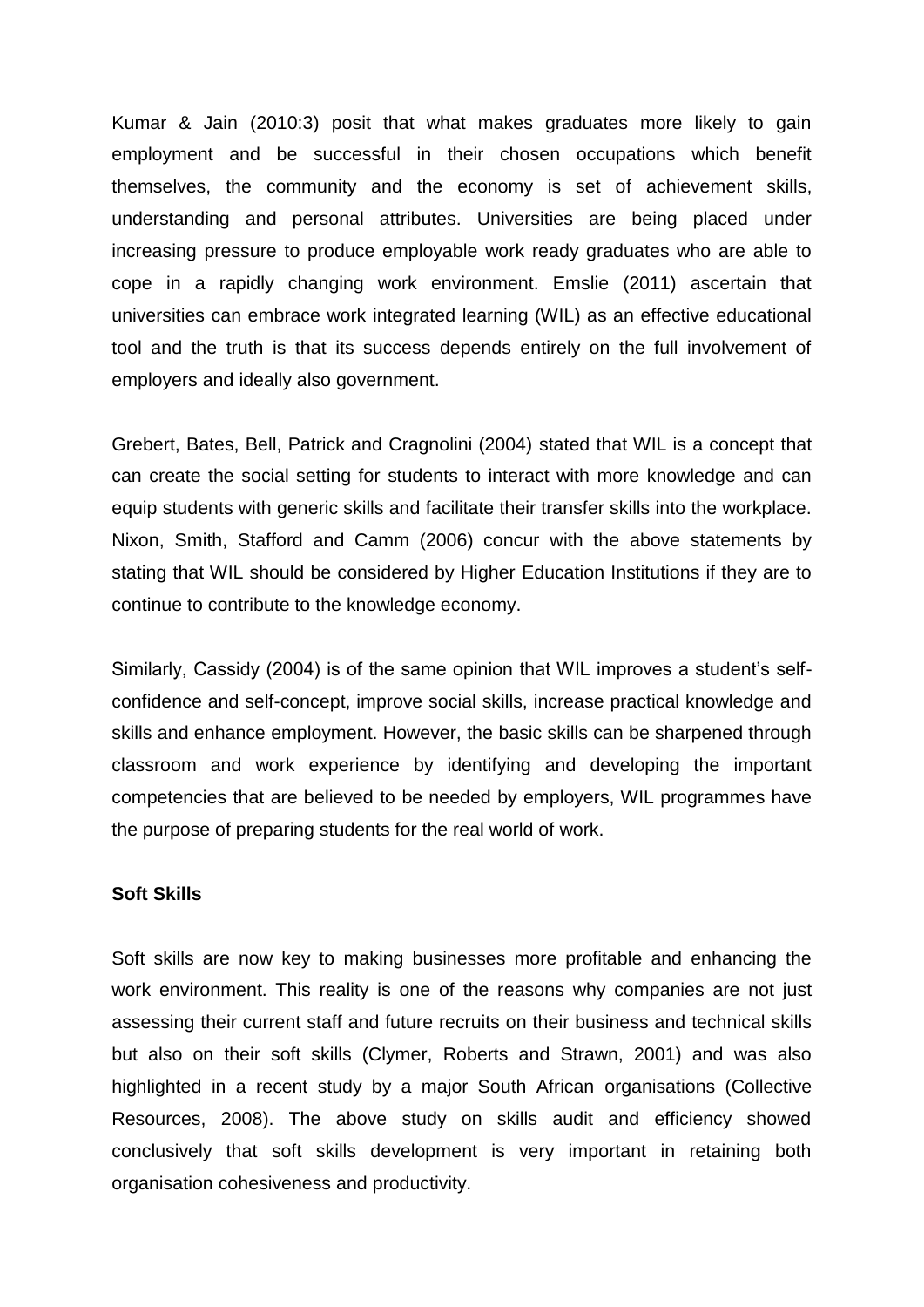The study indicated that there are obvious traits of cognitive ability and accuracy which are vital in successful teams. Another factor to consider is the graduate's inability to work independently due to a lack of workplace exposure and experience. In South Africa, the Universities of Technology have instituted the Work-Integrated Learning (WIL) model of training, where students spend some time at the workplace. The Scottish study states that the most frequently cited reason for obtaining their job by graduates surveyed who were very satisfied with their career progress to date was having had relevant work experience. The benefits of undertaking work experience while studying include developing a work ethics, personal skills, time management and workplace etiquette.

## **Skills Training**

The lack of soft skills, workplace readiness and experience are the key consideration of the graduates in the research setting as part of the strategy to retain the graduates. When the students starts their career, many of them lack the soft skills (Henson, 2006). The lack of soft skills is the main reason many graduates are unsuccessful in the recruitment phase. Relevant to this study is the concern by the Development Policy Research Unit (DPRU) study (2007:7) states that many students come from historically Black Institutions where they do not have the opportunities to develop these skills by participating in co-operative education initiatives or extracurricular activities which facilitate character building.

The study by Purcell, Pitcher and Simm (1999) found that in many cases, it was considered that skills and attributes had been developed outside the course of study. In many cases such skills proved more market able in the graduate labour market than the type of degree acquired and associated formal qualification. In support of the above, Hillage and Pollard, (1998) maintained that employability assets of an individual and graduates as well, comprise knowledge (what they know), skills (what they do with what they know) and attributes (how they do it).

From the above views, Kruss (2004) concluded that employers and graduates are of the opinion that although undergraduate studies contribute to the personal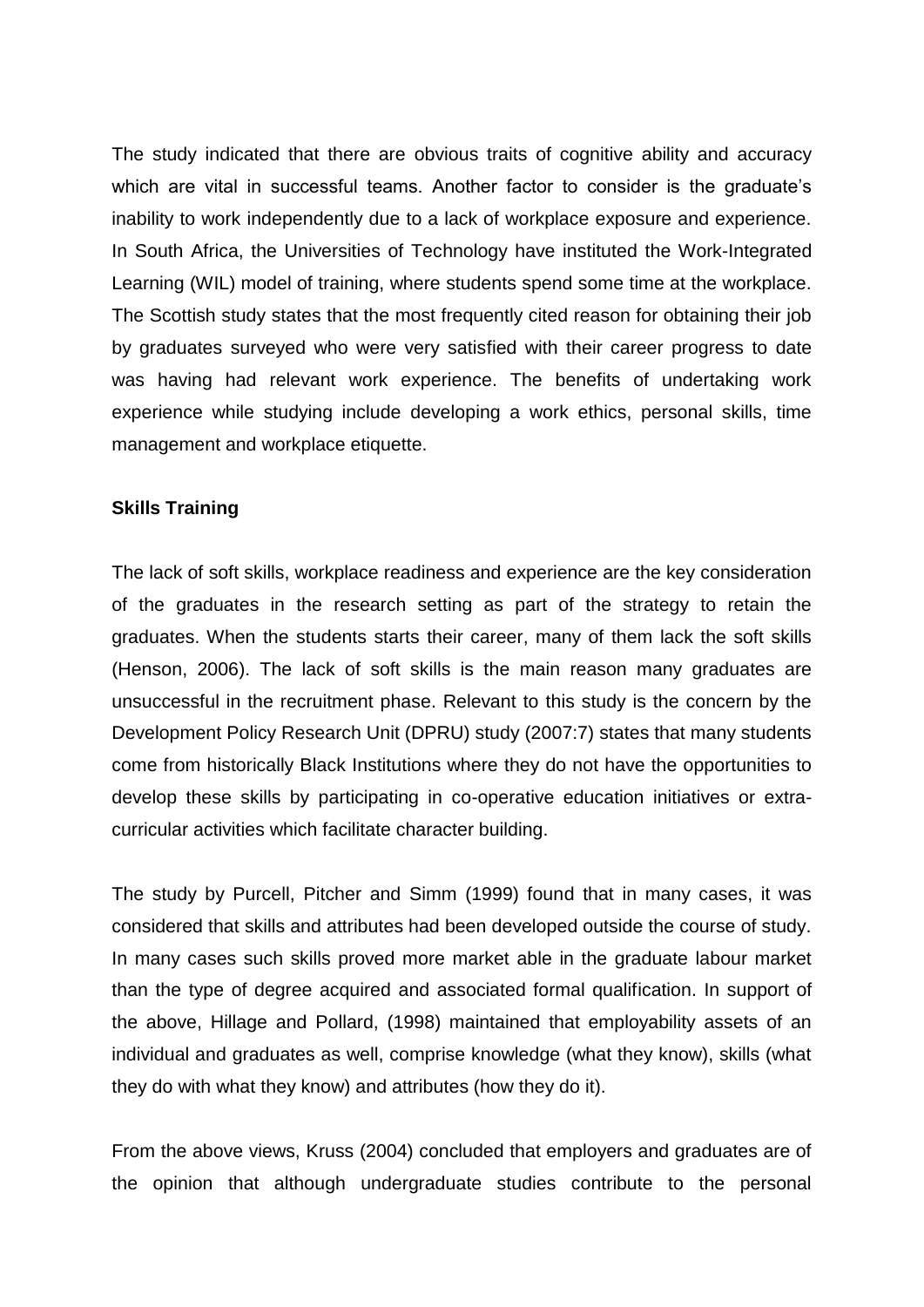development and workplace effectiveness of the graduates, a tertiary qualification does not necessarily prepare students for the real world of work. The above studies shows that there is a serious mismatch between gradates aspirations and the reality of the labour market and that new graduates are insufficiently prepared for the world of work. It is therefore understandable that employers are dissatisfied with the skills and attributes of recently qualified graduates and concerns are raised about their lack of generic skills (Scottish Higher Education Funding Council, 2003:16).

Kruss (2004) found that work experience and occupational specialisation are the preserve and domain of the employers in labour market who build on the general foundation laid by higher education institutions to develop the requisite specialised skills, knowledge and dispositions to produce skilled employees. The employer focus on providing the specialised practice and experiential knowledge required (Kruss, 2004:678).

# **RESEARCH DESIGN AND METHODOLOGY**

The study is non-experimental and adopted a descriptive approach.

# **RESEARCH METHODOLOGY**

Research methodology is defined as the study of methods by which knowledge is gained (Creswell, 2003).

### **Sample and sampling design**

The target population relevant for this study were industry partners who normally take Vaal University students for Work Integrated Learning and Internship. Some of these industry often complain about the soft skills that the university offer to the students; in line with Malhotra (2010:375) they possess the information sought by the researcher and regarding which inferences to be made. A non-probability convenient sampling design was deemed appropriate for this project. A non-probability convenience sample allows a large number of respondents to be reached and is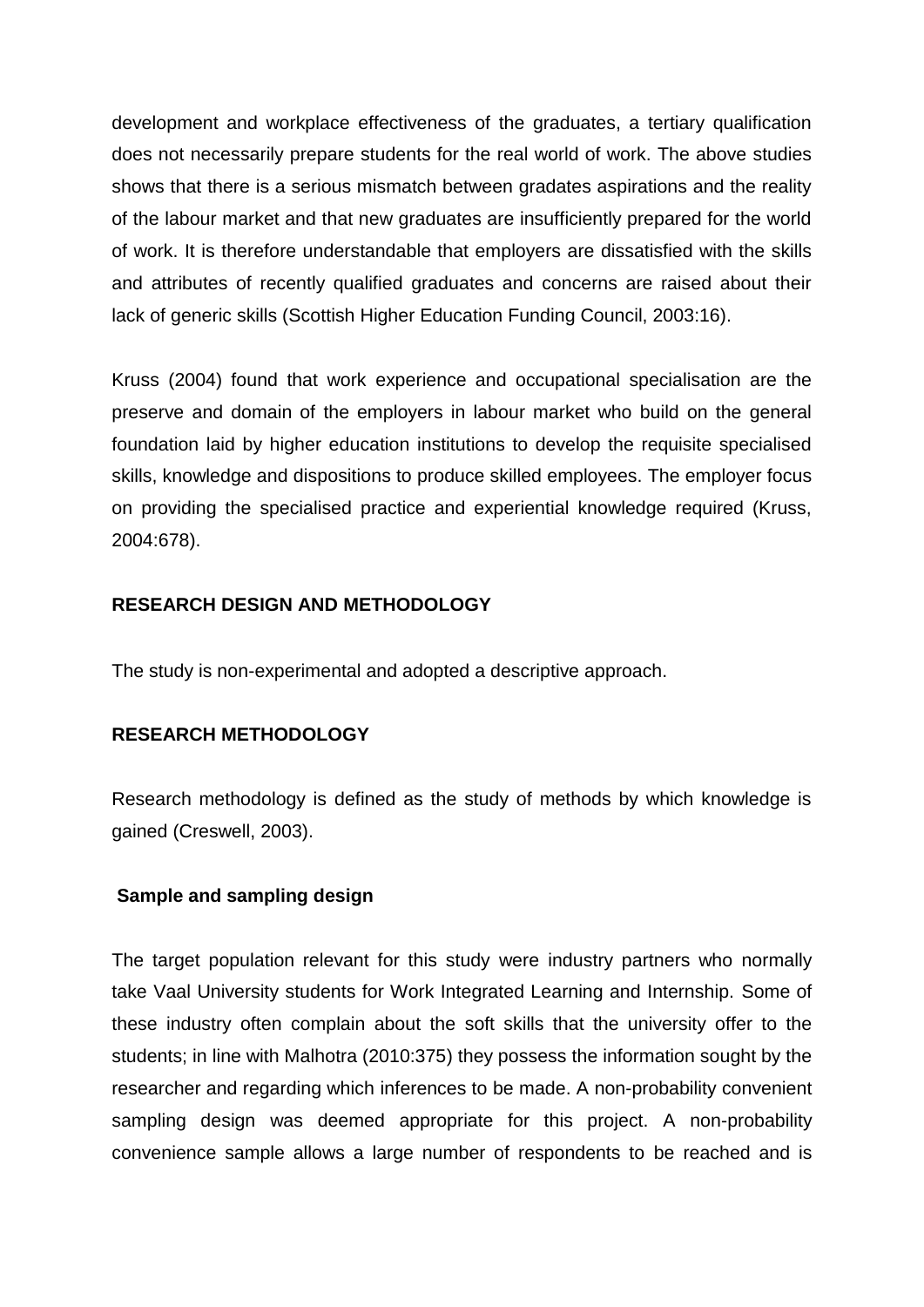suitable for respondents who are geographically dispersed (Churchill, 2001:453), as is the case with the VUT industry partners.

## **Method of Collecting Data**

A structured questionnaire was employed as the method of collecting date for this study because the respondents are scattered over a large geographical area. Three set of questions was developed. Question 1 comprises of one question which was yes or no, question 2 comprises of 9 questions which were developed in a form of a 5 point Likert Scale. The respondents were supposed to rate quantitatively the level at which they consider students display the identified soft skills, by assigning values, 5= strongly agree 4=agree; 3=neither agree nor disagree; 2=disagree and 1=strongly disagree to the self-evaluative statements. Question 3, comprised of 2 questions which were open-ended. The respondents were made aware that information derived from their analysed responses would be used as a preparatory programme to students before they are send out for WIL and internship. The questionnaire was delivered to the respondents by means of e-mails. Of the 50 selected respondents, only 44 returned completed questionnaires. The identification of soft skills within the syllabi was also analysed in comparison of what the structured questionnaire regarding soft skills was answered by respondents.

### **Data Analysis**

The captured data was analysed manually: quantitatively and qualitatively. Data for question one was analysed manually by quantifying the "yes" and "no" responses. Data for question two which was a five-point scale was also computed manually by counting frequencies of the five scales of each individual respondent and grouping them in terms of numerical similarity. For example, all the responses that were ticked under the scale one were counted as a category quantifying all responses that stood for strongly disagree.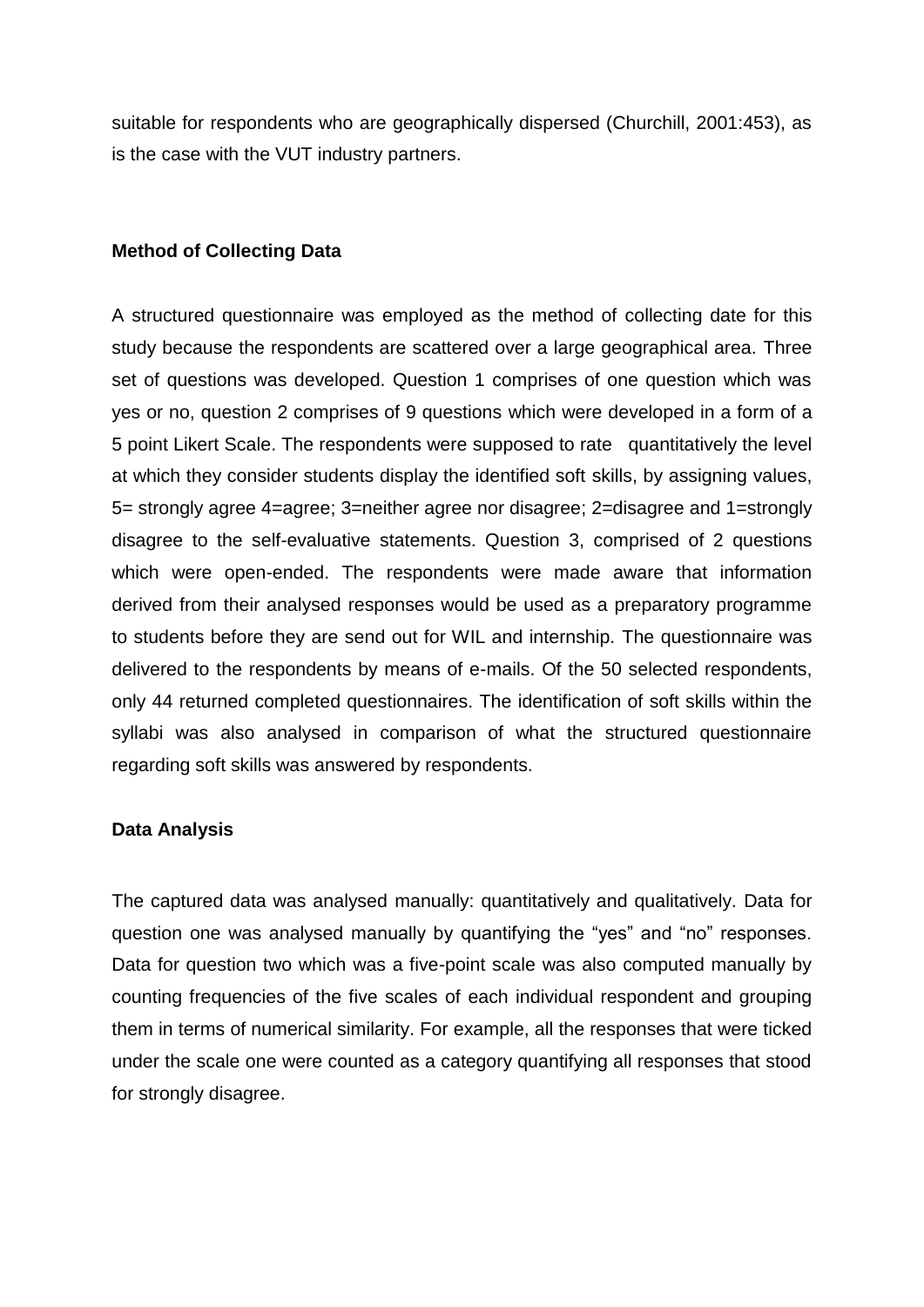For the purpose of the open-ended questions of question three, qualitative analysis was employed. From the quality of responses that were furnished, a variety of soft skills that were extracted were divided into categories and quantified.

## **RESULTS AND DISCUSSION**

The results and discussion have been tabled according to the objectives and they follow sequentially. The first objective sought to establish if participants experience a situation where they have to teach soft skill to WIL and internship students.

The respondents, being the Mentor of the students during WIL and internship as well as HR Managers hiring VUT students for WIL and Internship were asked if they find themselves in the situation where they have to teach soft skills for Work Integrated Learning and to internship students. All the respondents 44 (100%) reported that they found themselves having to discharge the task of teaching soft skills to student interns. This is illustrated in Table: 1 below. This in essence means that universities put their emphasis on theory at the expense of embedded learning; thus disadvantaging students and overburdening Industry partners.

# **Table 1: Involvement in teaching soft skills**

| YES | <b>NO</b>                | -<br>ιa |
|-----|--------------------------|---------|
| ⊥   | $\overline{\phantom{0}}$ | 44      |

The conclusion that can be drawn from these findings of is that all industry partners are in agreement that students come to the industry for work integrated learning and internship ill-equipped. These findings echo the sentiments of Kruss (2004) that work experience and occupational specialisation are the preserve and domain of the employers in labour market; higher education institutions have to develop the requisite specialised skills, knowledge and dispositions to produce skilled employees. The industry must focus on providing the specialised practice and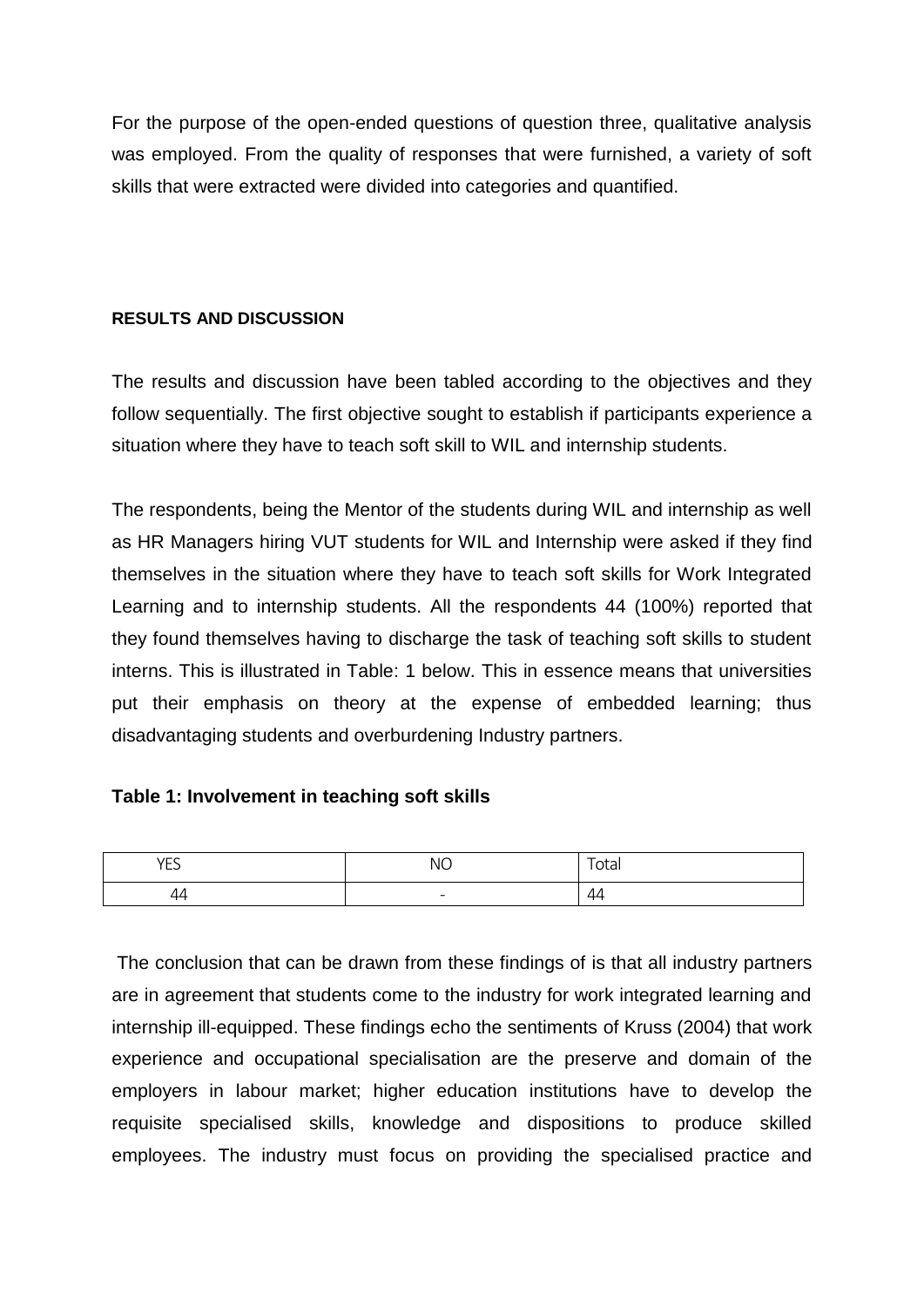experiential knowledge required (Kruss, 2004); but that seems not to be the case as the findings revealed.

The second objective sought to establish the level at which students possessed skills which were assumed to be essential for work integrated learning and internship. Soft skills that were considered to be a priority by the researcher were included in a questionnaire in a form of a 5- point Likert scale so that the respondents could indicate the extent to which students display them. The researcher included these soft skills on the assumption that these are a requirement for qualification programme. The extent to which students display the skills in question plus the percentages is displayed in Table: 2 below.

### **Table 2: Soft Skills rating**

|                |                                                                                         | <b>Strongly Disagree</b> | Disagree  | Neither Agree nor<br>Disagree | Agree     | Strongly Agree     | POTAL %    |
|----------------|-----------------------------------------------------------------------------------------|--------------------------|-----------|-------------------------------|-----------|--------------------|------------|
| $\mathbf{1}$   | Do the students participate effectively in team<br>activities in the workplace?         |                          | 3<br>7%   | $\overline{2}$<br>5%          | 31<br>70% | 8<br>18%           | 44<br>100% |
| $\overline{2}$ | Are the students able to solve problems<br>effectively?                                 |                          | 16<br>36% | $\overline{3}$<br>7%          | 25<br>57% |                    | 44<br>100% |
| 3              | Do the students communicate professionally<br>within the organisation?                  |                          | 15<br>34% | 10<br>23%                     | 19<br>43% |                    | 44<br>100% |
| $\overline{4}$ | Do the students have the ability to deal<br>effectively with conflict in the workplace? | 1<br>2%                  | 13<br>29% | 21<br>48%                     | 6<br>14%  | 3<br>7%            | 44<br>100% |
| 5              | Do the students have the ability to dress<br>properly in the workplace?                 | 9<br>21%                 | 22<br>50% | $\overline{7}$<br>16%         | 5<br>11%  | $\mathbf{1}$<br>2% | 44<br>100% |
| 6              | Do the students consider time management?                                               | 11<br>25%                | 29<br>66% | $\mathbf{1}$<br>3%            | 3<br>7%   |                    | 44<br>100% |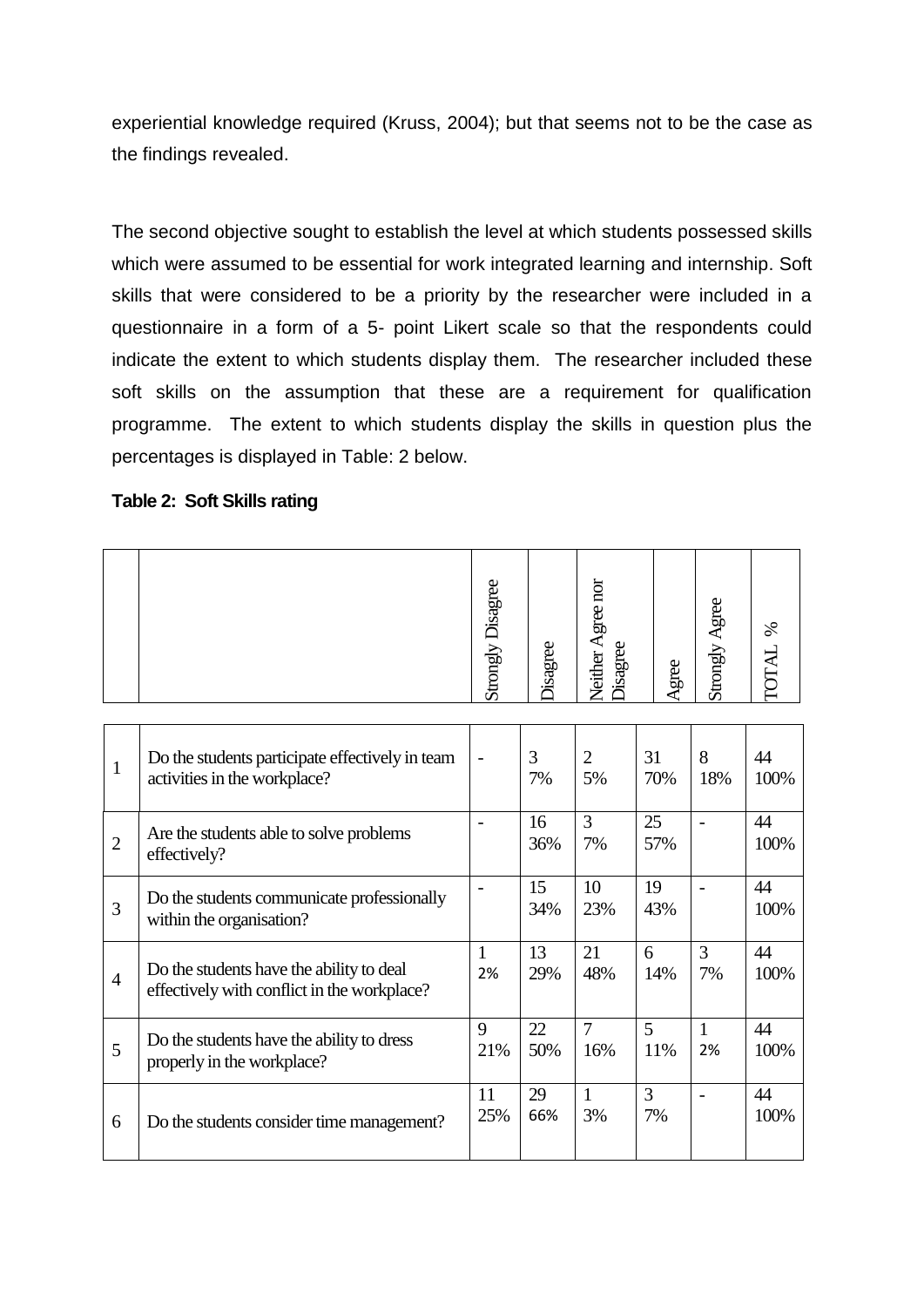|   | Do students show leadership in the tasks they<br>carry out?                   | 6<br>14% | 16%      | $\overline{4}$<br>9% | 14<br>32% | 13<br>29% | 44<br>100% |
|---|-------------------------------------------------------------------------------|----------|----------|----------------------|-----------|-----------|------------|
| 8 | Do the students apply creative thoughts,<br>knowledge and skills in practice? |          | 6<br>14% | 2%                   | 23<br>52% | 14<br>32% | 44<br>100% |
| 9 | Are students able to adapt in the multicultural<br>workplace environment?     | 6<br>14% | 6<br>14% | 15<br>34%            | 15<br>34% | 2<br>4%   | 44<br>100% |

The skills involved participating in team work, problem solving, communication skills, conflict management, dressing appropriately, time management, leadership skills, creative thinking and adapting to the multicultural environment. The majority of respondents 70% agree that students participate effectively in team activities and 18% strongly agree that students participate in team activities. The combination of these two positive responses indicate a high level of satisfaction regarding how students are receptive to working as a collective. Ability to work as a collective might be a result of the fact that some tasks at university involve group work; which in turn instils team work.

The results (57%) show that participants agree that students are able to solve problems effectively and 36% disagree. This implies that this area also need attention. Participants further agree that students are able to communicate professionally within the organisation (43%); though not strongly agree (0%) and disagree (34). This in essence means that there is still a need for improvement in this area. 48% of respondents neither agree nor disagree that the students have the ability to deal effectively with conflict in the workplace. This means that conflict amongst students during learning might not be rife like permanent employees.21% disagree with this statement and this shows that this area should also be looked at when preparing the students for the world of work.

71% of respondents has a concern about the dress code of the students. It must be noted that the manner in which students dress when they present themselves for WIL and internship is a cause for concern as indicated by the results in the above table. It means the issue of dress code and professionalism is neglected as a soft skill in student's preparation. The findings from the above table revealed that the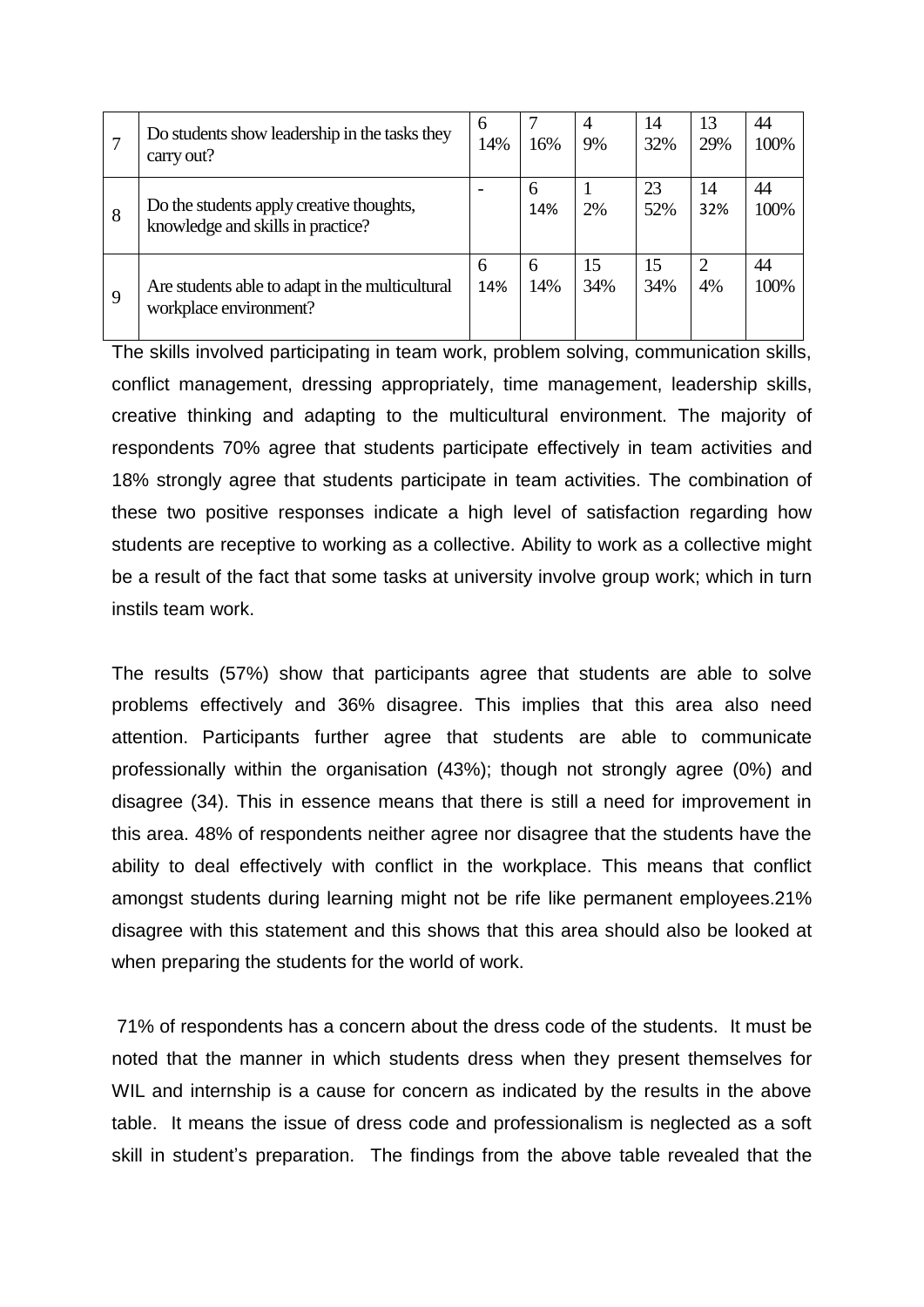worse-case scenario is 91% of the respondents stated that our students do not consider time management as important skill. This area need a serious and speedy attention.

61% of respondents displayed a satisfactory results about the leadership role that the students carried out in their tasks. This area should also be improved as 30% of the respondents are still not happy about the leadership role of our students in carrying out their tasks. Findings revealed that 84% or our students apply creative thinking in the work place. Although this is a good indicator of creativity in our students, this need to be emphasised to the students so that they should be more creative. The results also showed that 38% of respondents agreed that our students adapt in the multicultural workplace environment. Some have not been equipped with skills for adapting in a multicultural environment yet they are placed in industry sites with mixed races.

The findings revealed that students are not adequately prepared for work place. The fact that scores fell in the category neither agree nor disagree and disagree and strongly disagree is suggestive that respondents had reservations about the skills the students brought to industry.

The third objective sought respondents to provide soft skills which they perceived as a necessity for students to cope in the world of work and in addition wanted to establish who should be responsible for equipping students with soft skills. The skills have been quantified to indicate the need of the urgency of each skill as indicated by the number of participant responses. The following skills were listed as essential for employment purposes:

| <b>SKILLS</b>      | <b>NUMBER OF</b>  | <b>SKILLS</b>        | <b>NUMBER OF</b>  |
|--------------------|-------------------|----------------------|-------------------|
|                    | <b>RESPONDENT</b> |                      | <b>RESPONDENT</b> |
| Creativity         | 10                | Interpersonal skills | 2                 |
| Self-management    | 9                 | Interview skills     |                   |
| Personal awareness | 8                 | Championship         | ◠                 |

| Table 3: Essential skills listed by industry |
|----------------------------------------------|
|----------------------------------------------|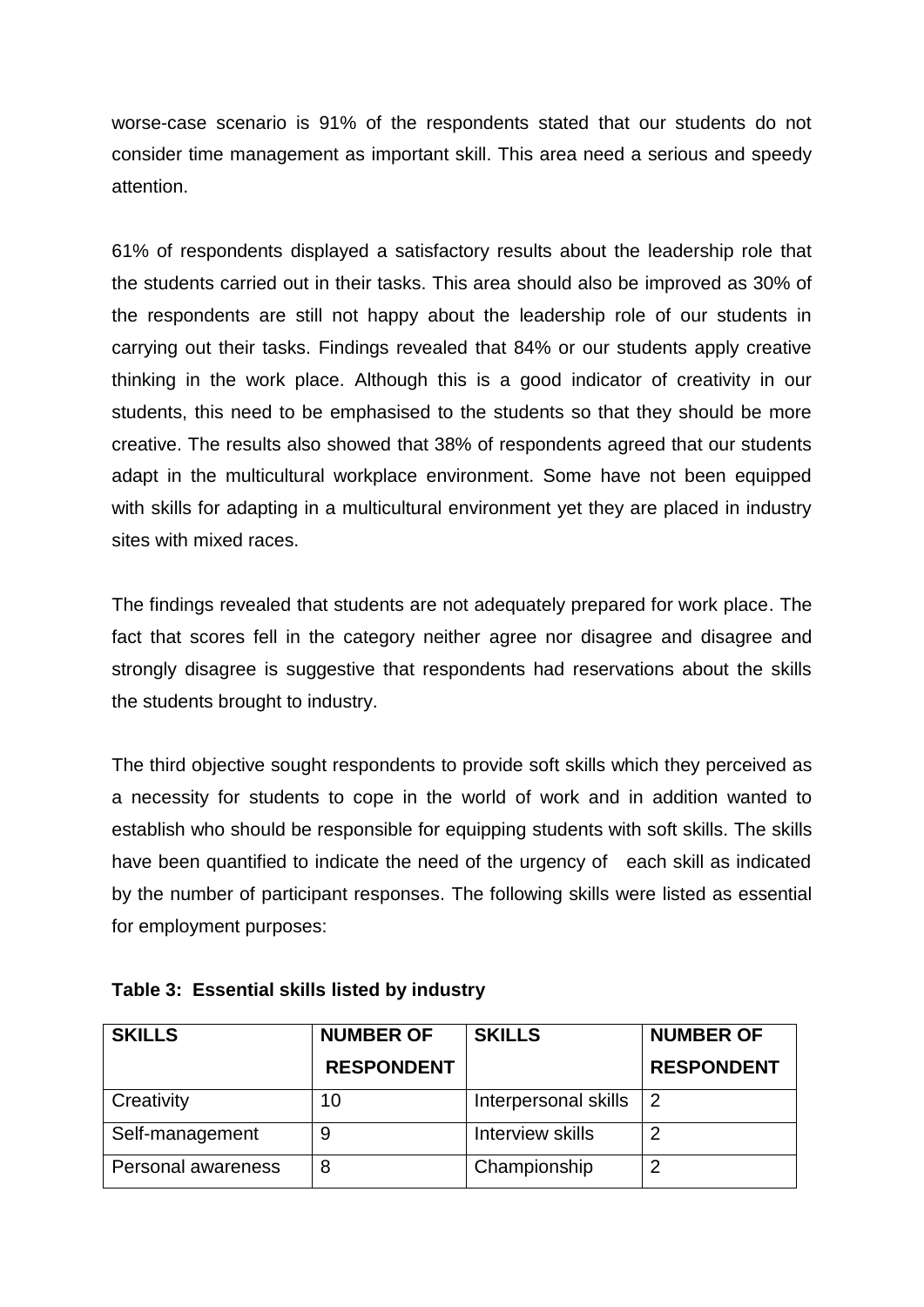| Goal directedness           |   | <b>Alertness</b>       | $\overline{2}$ |
|-----------------------------|---|------------------------|----------------|
| Self-motivation             | 5 | Listening skills       | $\overline{2}$ |
| <b>Verbal Communication</b> | 4 | CV writing skills      |                |
| <b>Business Etiquette</b>   | 4 | <b>Business skills</b> |                |
| Resilience                  | 4 | Job hunting skills     |                |
| Workplace readiness         | 2 | writing<br>Report      | 4              |
|                             |   | skills                 |                |

Table 3 outline the essential skills listed by industry. On taking a glance at the list, one concludes that the work place requires a wide variety of soft skills. Besides the variation of soft skills expected, the findings results reveal that the soft skills necessary vary in terms of importance. There are skills which are a 'must have'. These based on the findings are those that have high frequencies as compared to others. The fact that creativity (10) topped the list as a soft skill that employers felt student require, is suggestive to the fact that industry expect students to come to the work place ready to contribute to the company not only theoretical knowledge but they must be able to think out of the box and come with innovations as they practice. This finding further imply that most students who present themselves for work place experience have been found wanting in this aspect.

Self-management (9) was the second prominent soft skill necessary at the practice site. This in essence means that interns pose a problem of being monitored all the time as they cannot manage themselves. One imagines that it is taxing for supervisors to be managing students who are on site particularly for internship over and above their other duty loads that they have to discharge. Personal awareness (8) was another area of urgent need looking at its score. This relates one knowing who she/ he is in terms of strengths, weaknesses, potential ability, likes and dislikes among others. Personal awareness enables one to understand oneself and thus be able to relate to the workplace environment and its demands. It also facilitate the relationship between one and the supervisor and others in the work place.

Personal awareness is related to goal directedness. Seven participants viewed goal directedness (7) as an essential soft skill. The inclusion of this soft skill as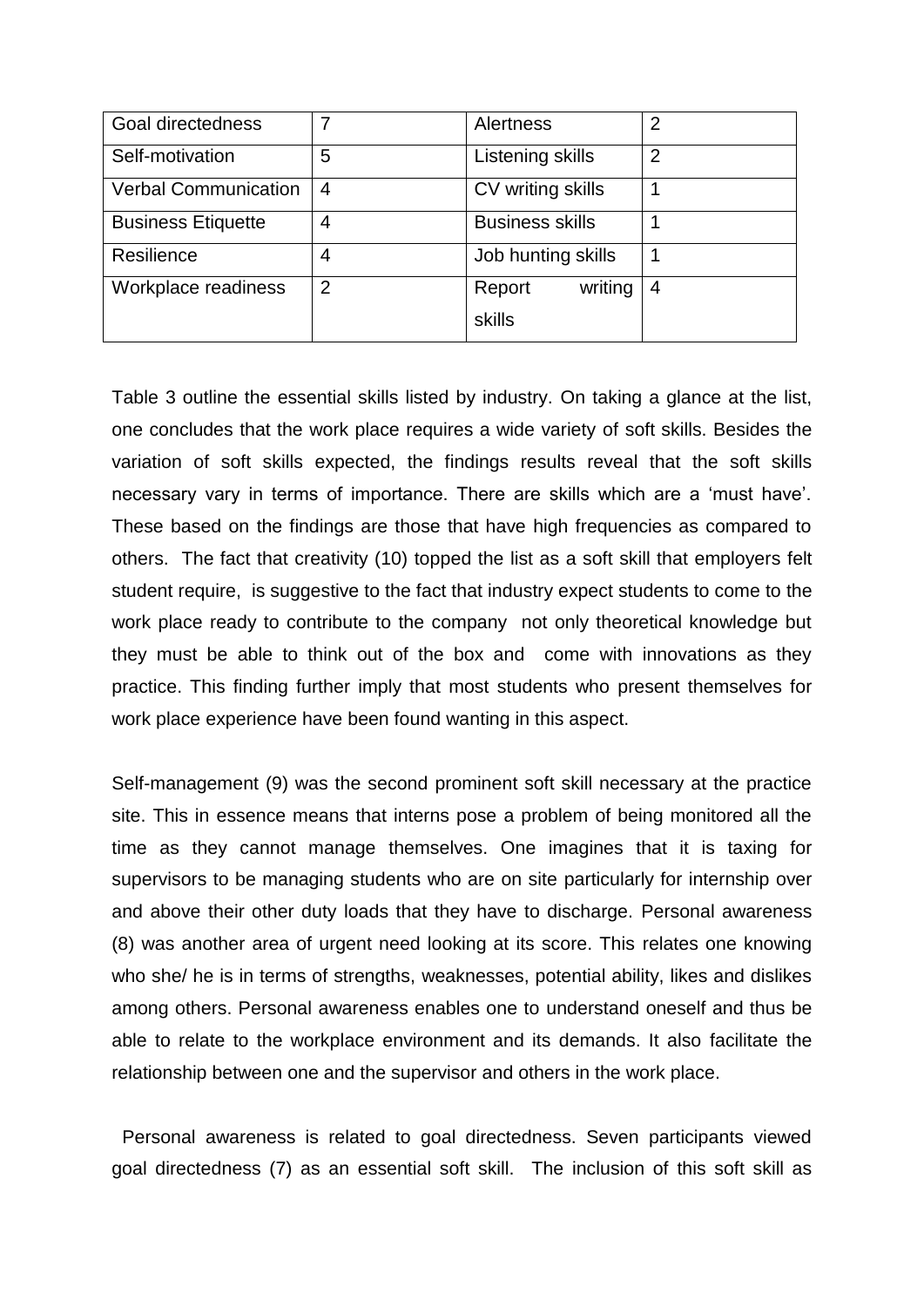requirement is not a surprising finding as it is obvious that no company will employ an individual who is not goal directed. The workplace is about driving production and it requires individuals who work on stipulated goal or set goals for achieving required tasks and this self-motivation. Hence the inclusion self-motivation (5) by some participants.

Other soft skills were :Verbal communication (4);Business etiquette (4);Resilience (4);Report writing (4);Workplace readiness (2); Interpersonal skills (2);Interview skills (2); Championship (2); Alertness (2); Listening skills (1); CV writing (1); Business skills (1);Job hunting (1);listening skills (1); were also indicated as necessary skills. Looking at the fact that they were mentioned minimally, it means some students present themselves at WIL and internship sites already equipped with these. For example work place readiness may be tied with the fact that on the question of team work (check Table: 2, Question 1) they were highly rated. On the other hand some of them (the soft skill identified) are not a priority yet in the actual job practice but might be used in future when seeking employment. For example interview skill, CV writing, and job hunting skills.

On inspecting the engineering VUT curriculum and course design, very limited soft skills were identified. Communication skills featured prominently. In addition the very communication was more inclined to verbal communication as against other aspects of communication which involve soft skills that are essential in the work place. The paucity of relevant soft skills in the VUT curriculum and course design is an indication of lack of awareness that industry are not just assessing their current staff and future recruits on their business and technical skills but also on their soft skills as Clymer, Roberts and Strawn ( 2001) have already noted as early as the year 2001. This actually means theory without soft skills is detrimental not only to the students' future; but to industry and the good name of the university.

Looking at both the vast variety of this list from participants and the VUT curriculum and course design , one can deduce that the skills provided by the university are limited, hence the industry partners often complain that they have to teach soft skills during work integrated learning periods. The findings accord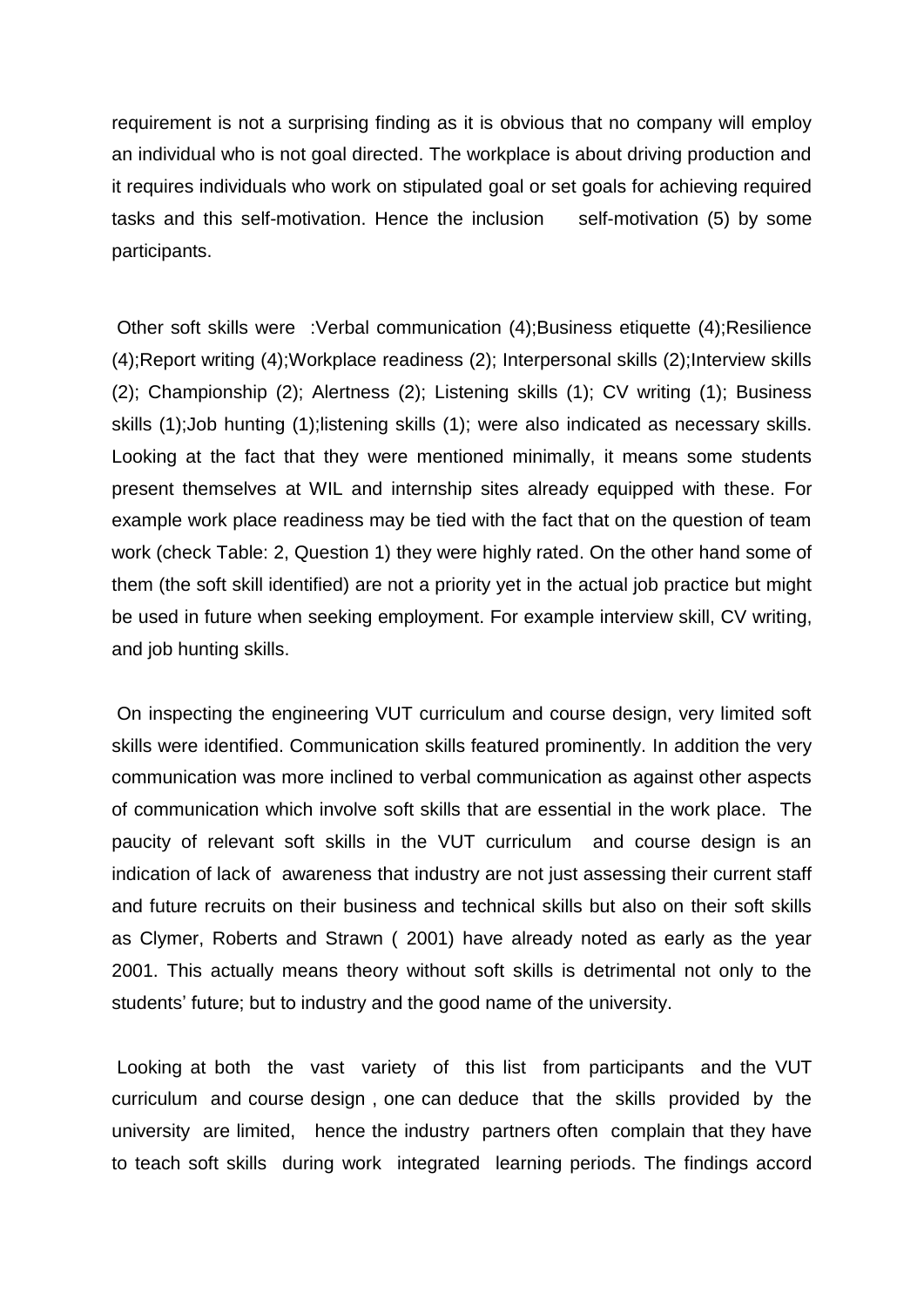with those of Ori (2013:VI) and Scottish Higher Education Funding Council (2003:20) who documented in their research that there is a mismatch between the outputs of institutions and the expectations of workplaces and that generally the supply from higher education does not meet the industry demand. These findings are worrying as they depict that to this end the situation of addressing skills and competencies that graduates lack (Griesel; 2002) has not been addressed. This situation demands urgent attention. Failure to attend to it will impact the economic expansion and employment opportunities.

On the issue of who should be responsible for equipping students with skills; different stakeholders were identified as responsible for ensuring that soft skills are provided. - The University was found to be the key role player in ensuring the provision of soft skills for students (29). This was followed by Parents (6) and guardians (4); the primary schools (3), and finally all parties should (2). The fact that the majority of respondents has identified the university as a responsible source for the provision of soft skills in students, this indicates that the university has neglected its responsibility of equipping students with the necessary skills for use in the workplace; thus points to the weakness of the curriculum. This also demonstrates that industry have become agitated by the neglect practiced by us in not fully preparing students as they should.

These findings also reveal absence of partnership between universities and industry with regard to designing the work integrated learning content. A few respondents mentioned that the responsibility should not always be placed with the institution, but it should also be shouldered by parents and guardians, including the primary school. Emslie (2011) clearly stated that universities can embrace work integrated learning (WIL) but its success depends entirely on the full involvement of industry and ideally also government. Basically all stakeholders should be involved. It should not only be involvement but 'full involvement 'as (Emslie, 2011) rightly argues.

Based on literature studies and conclusions drawn from empirical investigation, implications and recommendations were made. The contribution and limitations of the study were also addressed.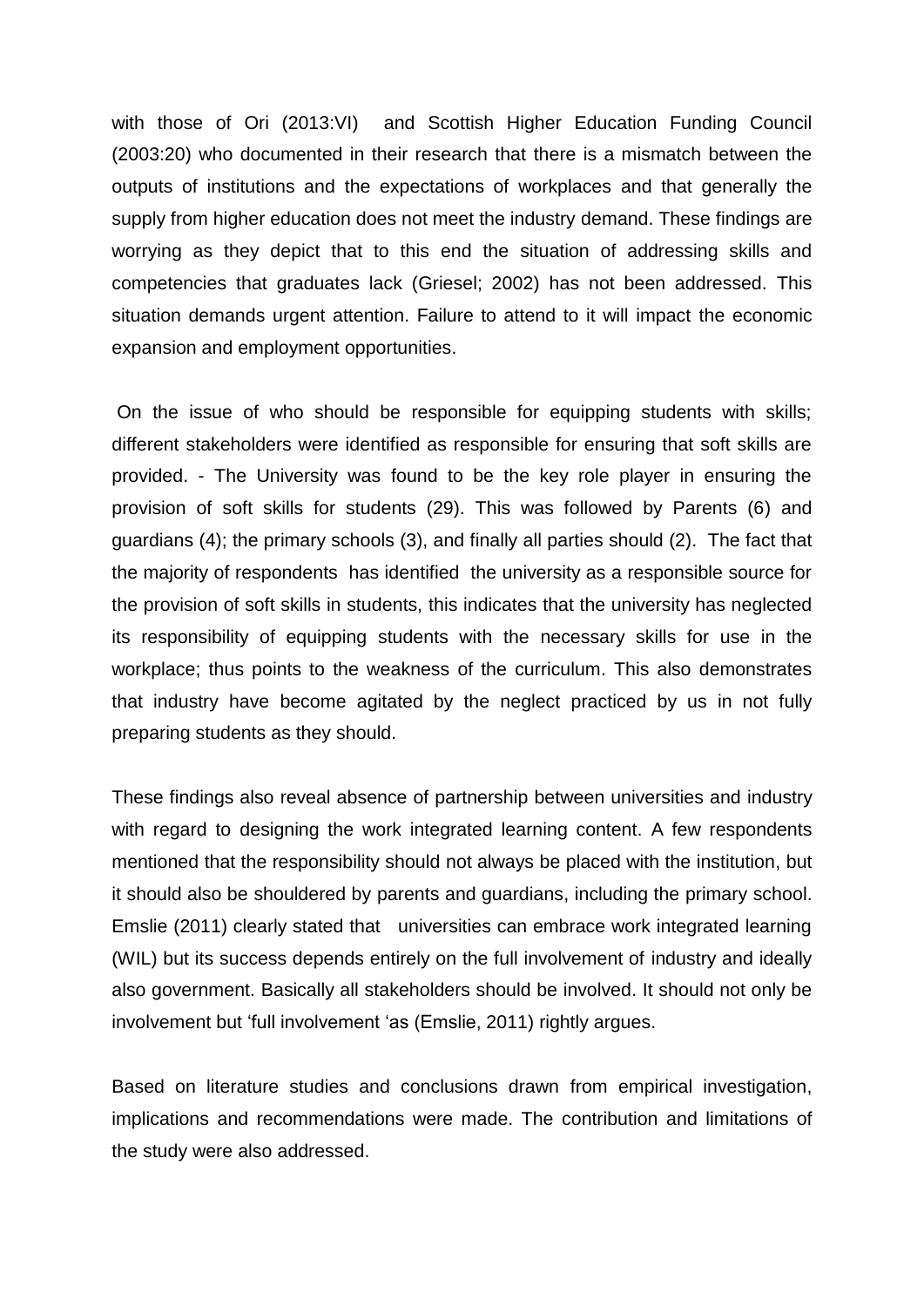## **LIMITATIONS**

The study also focused on Mentors and supervisors of interns only - a further study to be undertaken should focus on students. Mentors and Supervisors' responses might have been biased because they are the position of authority. However, regardless of these limitations, the study managed to gather useful information about the gap that exists in soft skills between the work place and the university.

# **CONTRIBUTION**

Among other things, the study will contribute in the following ways:

- Sensitize the University of concerns of the industry regarding the fact that the university has relegated their task of equipping students with skills to them (staff in internship sites).
- Make the university aware that of the mismatch of soft skills that exists between the institution and the work place.
- Sensitize the university about the importance of partnerships with industry in terms of designing the work integrated learning programme in order to close the gap that exists.

# **IMPLICATIONS AND RECOMMENDATIONS**.

The researcher has observed that soft skills are essential in the workplace yet they are not prioritized. An appropriate understanding why the inclusion of these in the curriculum is essential will encourage university lecturers to prioritize them. This essentially implies that instilling these skills does not amount to doing students a favor but affording an educational imperative that will make them economic asserts.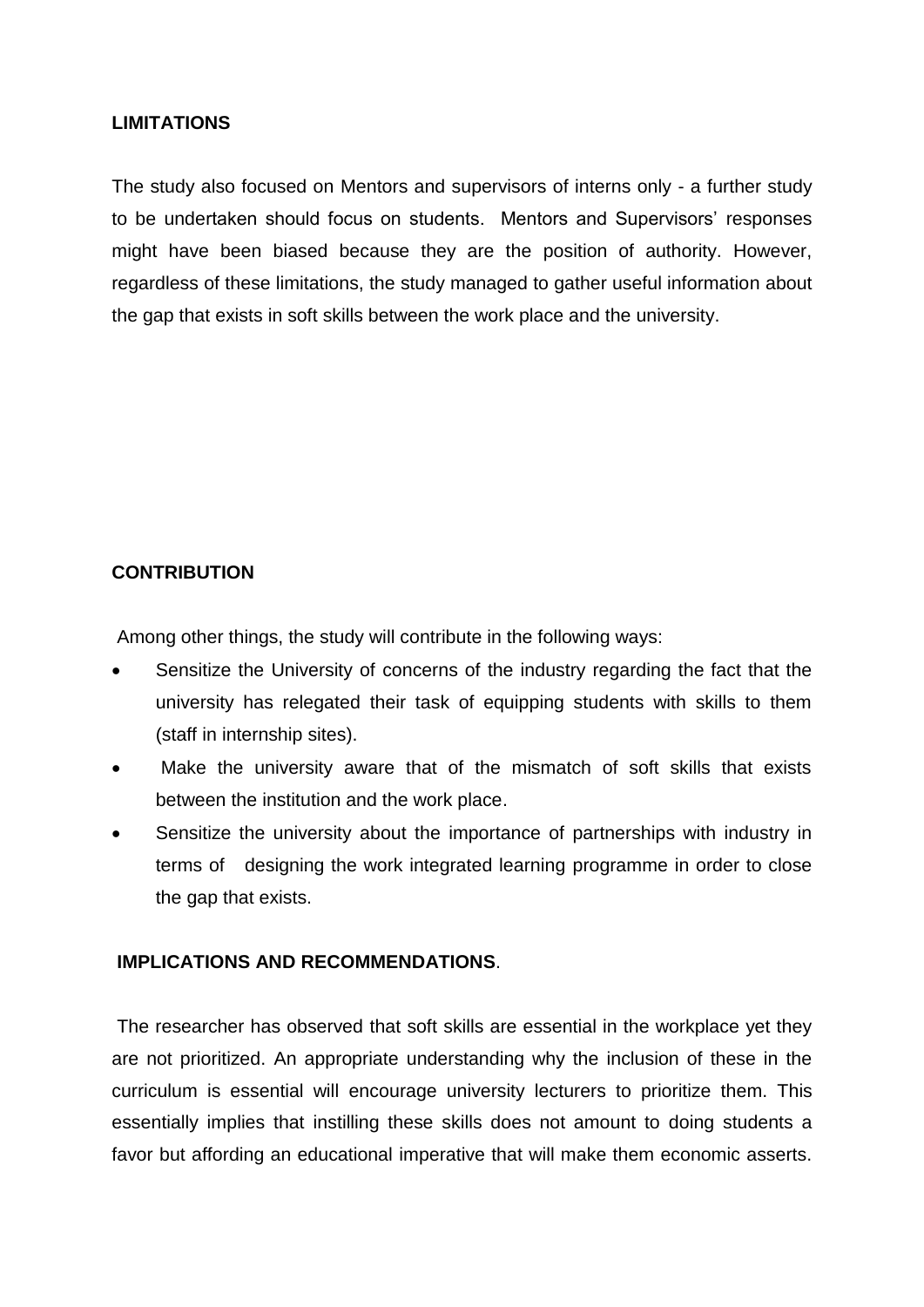The findings of this study have highlighted that all participants agree that there is a mismatch of skills and that universities do not play their role. This findings are a pointer that partnerships formed with universities should not only be based on student placement only but should extend to partnering in deciding which soft skills universities must equip students with. Based on the findings full involvement of employers and ideally also government is highly recommended; that does not exclude other stakeholders.

The underlying premise of the study is that stakeholders who interact with students during work integrated learning and internship should be afforded an opportunity to express themselves regarding students' performance re-soft skills. This is the only way mismatch can be identified and attended to.

### **CONCLUSION**

The conclusion that can be drawn from the findings of this report is that all industry partners are in agreement that students come to the industry for work integrated learning and internship ill-equipped as demonstrated by the fact that they have not mastered a lot of requisite skills for the work-place. The findings have revealed that a mismatch of soft skills offered to students at the university and those needed by industry exists; and that the university must take leading role in identifying and to closing the mismatch for the befit of students and complaining stakeholders. The list of skills that have been offered by participants can be used for closing the mismatch and strengthening the curriculum. Other stakeholders are also required participate in this endeavor. It is hoped that the findings will be of benefit to the university and stakeholders in strengthening the curriculum.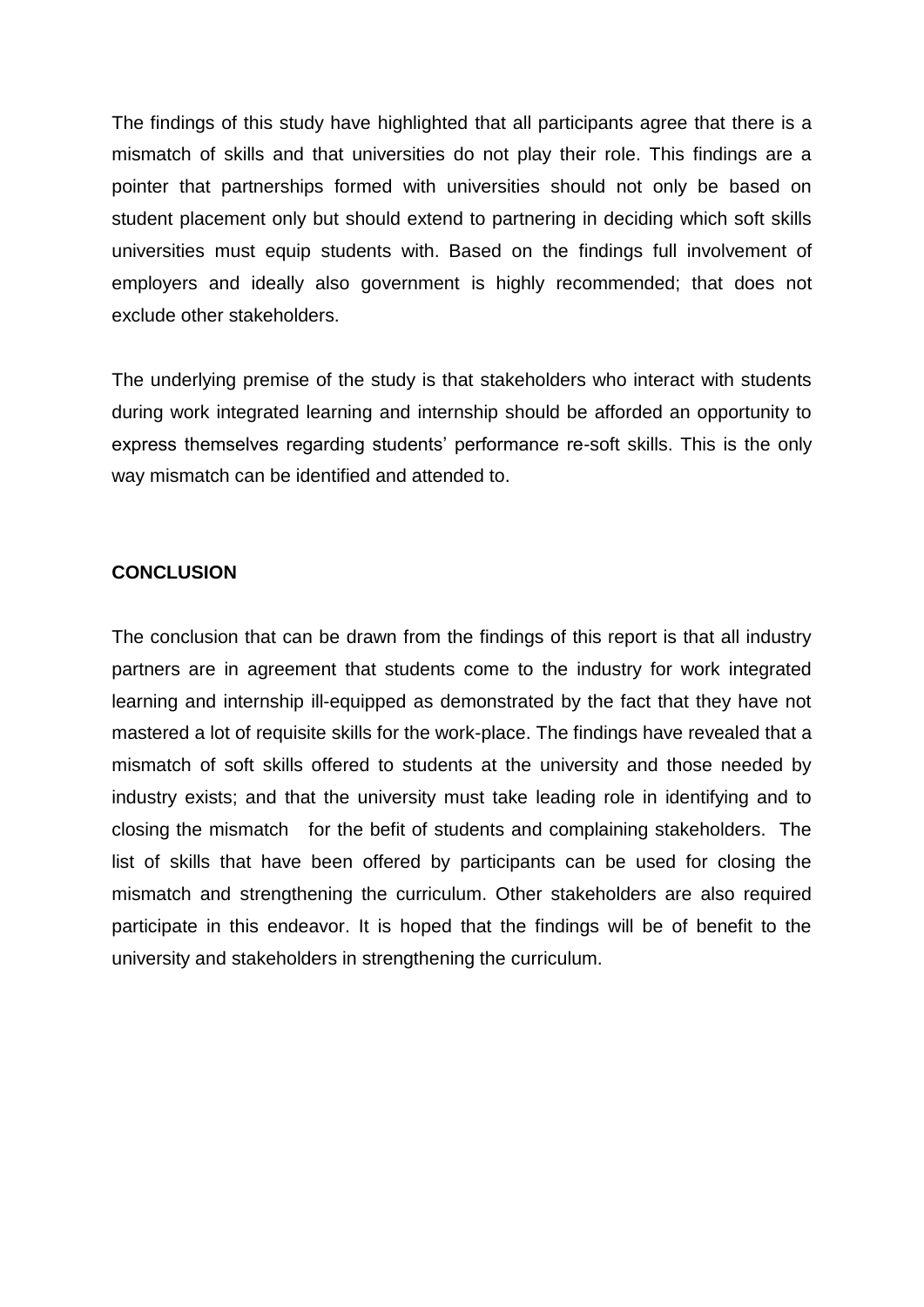#### **REFERENCES**

Blom, R. 2013. Editorial Comment. The Southern African Society for Co-operative Education. *The African Journal for Work-Based learning. Work Integrated Learning and Employability, Inaugural Edition. 1 (1): vii-x.*

Cassidy, S. 2004. Learning styles: An overview of theories, models and measures. Educational Psychology, 24 (4): 419-444.

Clymer, C. Roberts, B. & Strawn, J. 2001. States of Change: Policies and Programs to Promote Low-wage Worker's Steady Employment and Advancement. Public/Private Ventures: Philadelphia.

Coetzee, M., Botha, J., Kiley, J. & Truman, K. 2007. Practising organisational culture. Cape Town: Juda. 4 p.

Collective Resources. 2008. A study of change patterns in the sugar industry. Durban.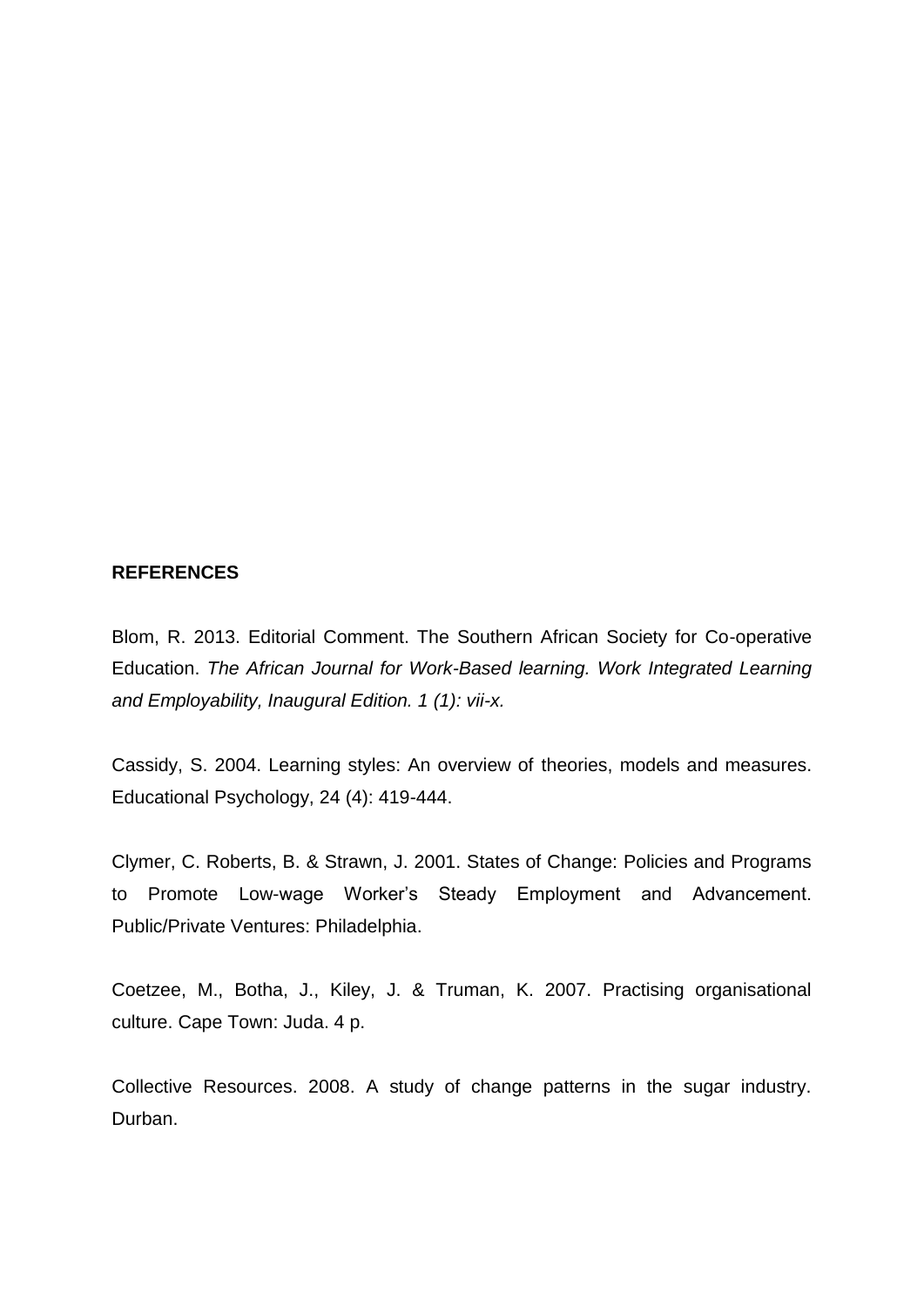Council on Higher Education (CHE) 2011. Work-Integrated Learning: Good Practice Guide. HE Monitor (12): August 2011.

Creswell, J.W. 2003. Research Design. Qualitative, Quantitative and Mixed Methods Approaches. 2<sup>nd</sup> ed. International Educational and Professional Publisher. Thousand Oaks. London. New Delhi.

Development Policy Research Unit (DPRU). 2007. Graduate unemployment in the face of skills shortages: A labour market paradox. Cape Town: University of Cape Town.

Emslie, M. 2011. Where's WIL? Including Work-Integrated Learning in descriptions of what it is that academics do.

Engelbrecht, L. V. 2003. Best practice of co-operative education. NRF Project Ref.: 15/1/5/2/00044.

Frost, L. 2002. Finding the top people. HR Future Magazine. 25 (4):191-198.

Griesel, H. 2002. Universities and the world of work: a case study on graduate attributes.

Henson, C. 2006. Teacher Education and the challenges of diversity in South Africa. Human Science Research Council: HSRC Press: Pretoria.

Hillage, J. & Pollard, E. 1998. Employability: Developing a framework for policy analysis. Institute for Employment Studies for Department of Education Research and Employment Research Brief No 85. FfEE.

Holt, G. 1997. Guide to successful dissertation. Students of the built environment.

Kavanagh, M. & Drennan, I. 2008. What skills and attributes does an accounting graduates need? Evidence from student's perceptions and employer expectations. *Accounting Finance 48 (2):279-300.*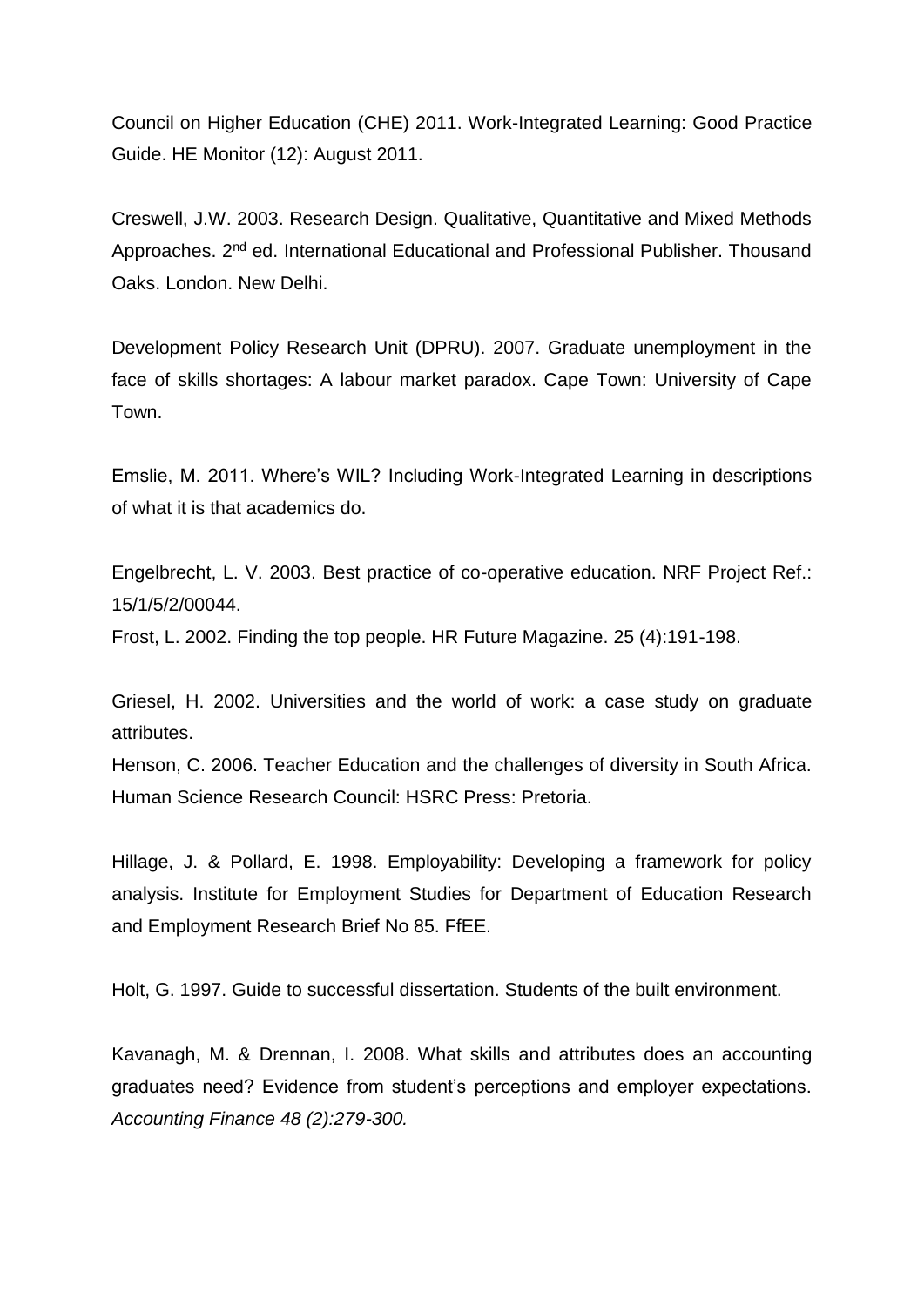Kruss, G. 2004. Employment and employability: expectations of higher education responsiveness in South Africa. Journal of Education Policy.19 (6): 673-689.

Kumar, M. & Jain, V. 2010. Survival skills of business management graduates: A study with reference to Retail Banking. *Journal of Psychology and Business, 1-12.*

Malhotra, N. K. 2010. Marketing research, an applied orientation, 6<sup>th</sup> ed. Upper Saddle River: Pearson. 372 p.

Mazhar, N. & Ariana, F. 2015. Leveraging on Work Integrated Learning to enhance sustainable design practices in the construction industry. *International Conference on Sustainable Design, Engineering and Construction, (118): 434-441*.

Nachmias, C. & Nachmias, D. 1981. Research Methods in the Social Sciences. St Martin's Press, New York.

Nixon, I., Smith, K., Stafford, R & Camm, S. (2006). Work-Based Learning: Illuminating the higher education landscape. UK: The higher Education Academy.

Ori, S. 2013. Foreword. The southern African society for Co-operative Education. *The African Journal for Work-Based learning. Work Integrated Learning and Employability, Inaugural Edition. 1 (1): vi-vii-x.*

Pop, C. A. 2009. A national skills development graduate internship program as a talent retention strategy. Masters Dissertation: Gordon Institute of Business Science, University of Pretoria.

Purcell, K., Pitcher, J. & Simm, C. 1999. Working out? Graduates' early experience of the labour market. CSU.

Scottish Higher Education Funding Council, 2003. Higher Education: Higher Ambitions? Edinburgh: Scottish Council Foundation.